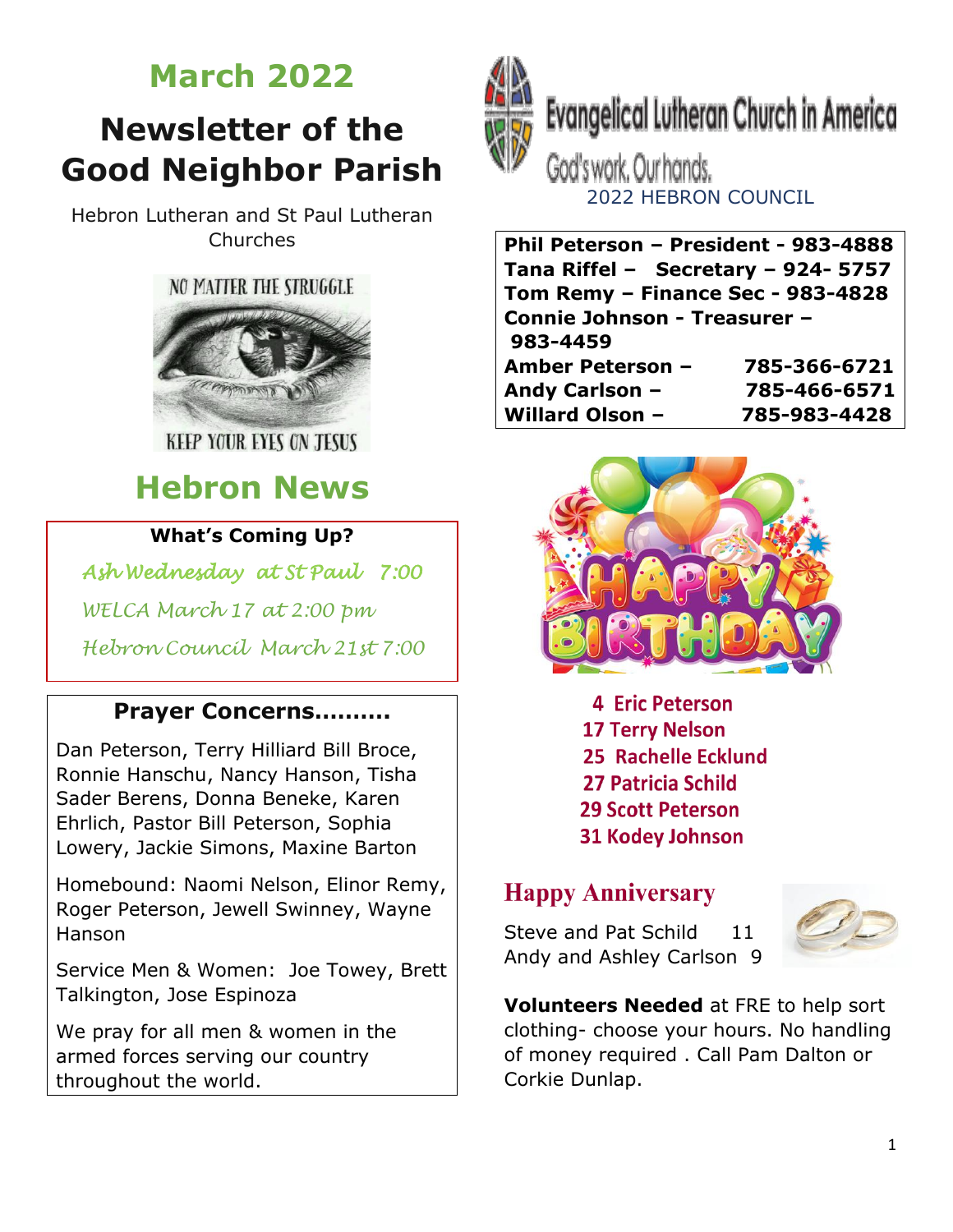#### St Paul Council Meeting Minutes 2-15-2022

- 1. Attendance:
	- a. Members Present: Dan Nelson, Pastor Bill Neuman, Roger Engle, Vanessa Lawrenz, Debbie Wendt, Karen Donahue
	- b. Member(s) Absent: Julie Albrecht and Jason Becker, Megan Mein
- 2. Meeting was called to order at 709pm by Dan Nelson, President. Vanessa shared the devotion:
- 3. We reviewed the meeting minutes for November 16, 2021 and January, 18 2022 council meetings. Karen made the motion to approve the minutes for November and Roger seconded. Motion passed. Karen made the motion to approve the January minutes and Roger seconded. Motion passed.
- 4. Treasurer Report: Debbie reviewed the Profit and Loss statement and the Balance Sheet for January 2022. Debbie mentioned our safety deposit box at the bank. Dan is going to look into gaining access.
- 5. Pastor's Report:
	- a. 7 Home visits and 6 nursing home visits
	- b. There were 3 funerals
	- c. Pastor informed the committee that the National Youth Gathering is canceled this summer. There's going to be a Youth Synod at Camp Tomah Shinga July 23-27.
	- d. Pastor gave an update on his health issues
	- e. Unfinished Business: Projector Dan will follow up with Christine Trapp on this and report next month.
	- f. Directory pictures Dan is going to follow up with the company who took our pictures last time. More to follow.
	- g. Dan reached out to Curtis Schlesner on starting the flooring project. More to follow.
- 6. New Business:
	- a. Basement clean out We are getting rid of couches in old classroom in the basement. We discussed getting rid of the extra pews we have scattered throughout the church. Julie is in charge of this project.
	- b. Cleaning artwork in sanctuary Iserve came to clean a small section of the wall to see how cleaner would work in removing the smoke soot. We were pleased with the results. Richard Idleman agreed to clean the rest of wall at no charge if we purchase the cleaner. We are also considering LED candles versus actual fire in order to prevent the artwork above the candles from getting covered in soot again. More to follow.
	- c. Dallas requested we donate a gift to go towards Hope after prom. Dan is going to follow up with Dallas to see what exactly would be helpful for the cause. More to follow.
	- d. Next meeting will be March 22, 2022 @7pm. Roger will be giving the devotion.
- 7. Meeting adjourned at 823pm. We concluded with the Lord's Prayer.

#### Vanessa Lawrenz

*ASH WEDNESDAY SERVICES AT ST PAUL MARCH 2nd at 7:00 p.m.*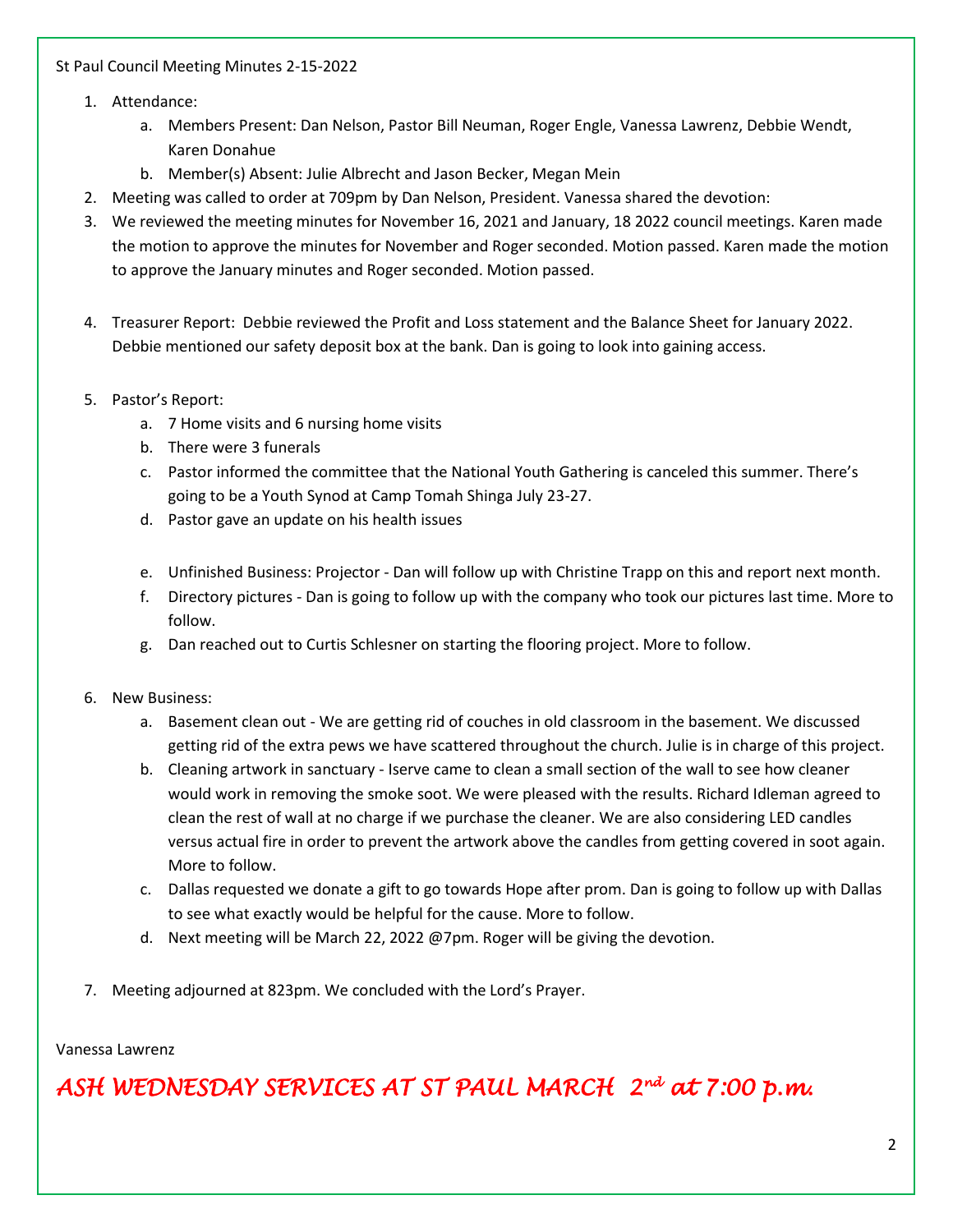### **St. Paul Annual Congregational Meeting**

### **1-30-22**

- 1. Dan (Nelson) called the meeting to order verifying we had a quorum present.
- 2. Pastor's Report Pastor did not want to add anything to his report other than he combined the information for both churches.
- 3. Meeting Minutes for 10-24-21 Congregational meeting was reviewed. Justin Mein made a motion to approve the minutes and Mary Anna Granzow seconded the motion.
- 4. Church Council President report Dan did not add anything further to his report included in the packet.
- 5. 2021 Synod Assembly report Cary Granzow presented the report. He added that he feels a calling to look into whether or not we should maintain our relationship with the ELCA.
- 6. The Annual Report also included information on our membership summary for 2021, our music and worship team, update on Altar Guild, update from the Quilts & More group, and the Evangelism & Outreach program. Nothing further was added.
- 7. Debbie Wendt presented the financial report including the proposed budget for 2022. Corkie made the motion to approve the budget for CY2022 and Kristi Meyer seconded. Motion was passed.
- 8. Dan shared that he and Andrea are planning to attend the 2022 Synod Assembly being held in June 2022.
- 9. Dan discussed the flooring options for replacing the flooring in the nursery and classroom. He shared the recommendation from the church council to go with the LVT plank flooring option/quote provided by Clark Lumber. The estimated cost for the flooring and installation is approximately \$3,700. The funding will be coming from the memorial fund. Jason (Becker) made the motion to approve the costs for the flooring and installation and Shirley(Meyer) seconded. Motion passed.
- 10. The meeting concluded with sending words from Pastor Bill at 1216.

Vanessa Lawrenz Council Secretary

**Prayer Concerns:** All covid victims, the family of Melanie Nuss, the family of DeeDee Lang, the family of Dee Corbett (friend of Denise Anderson),Terry Hilliard, Elinor Remy, Ronnie Hanschu, Virginia Lampe, Sharon Scott, Dr. Richard Uhlig, Donna Beneke, Bill and Judy Peterson, Alice Peterson, Mike Wendt, Jason Moore, Bob and Hallie Novak, Hazel Wendt, and Naomi Snyder.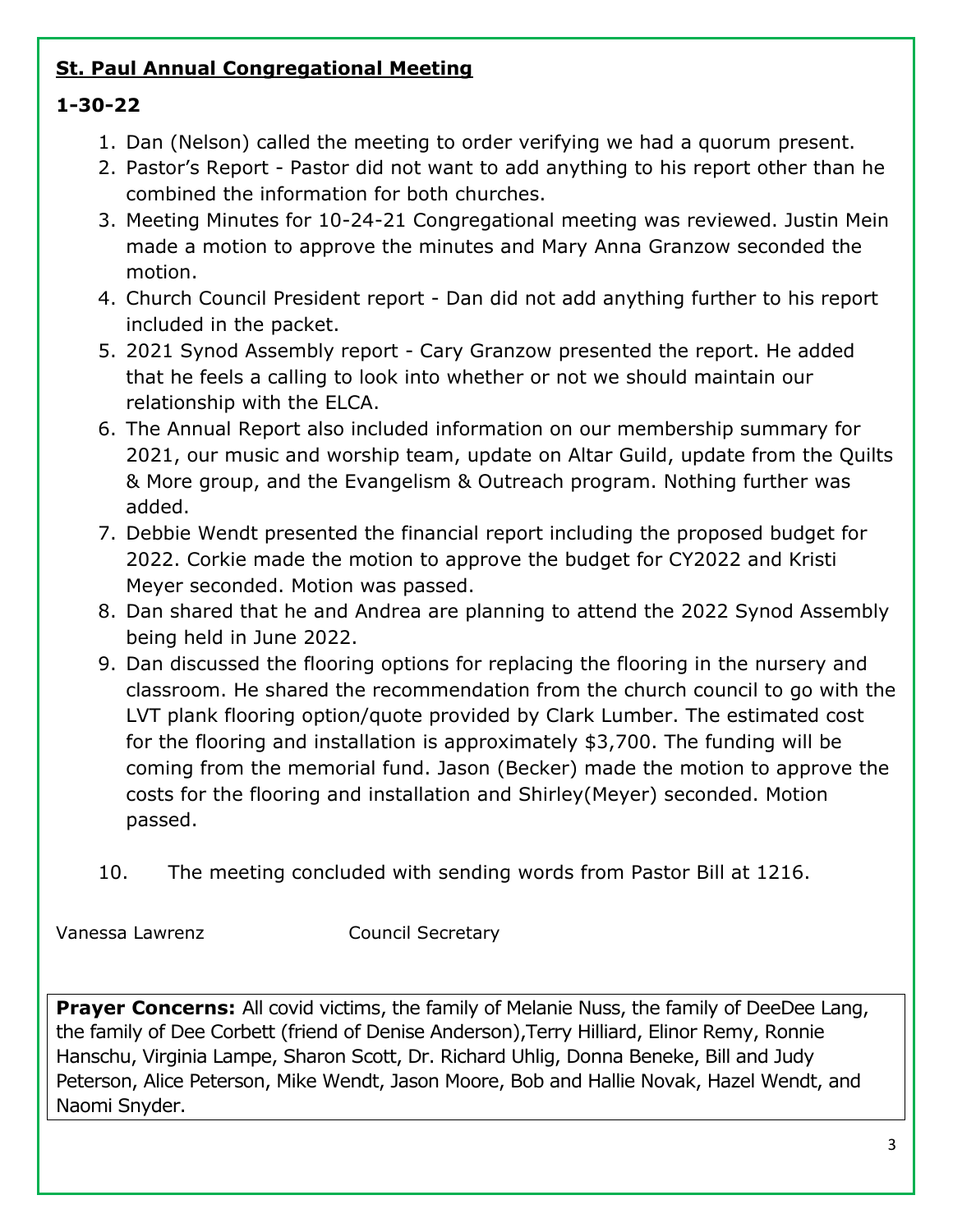### *Treasurer's Report January 2022*

*Budgeted \$13,824.50 Contributions* 

*Actual \$17,848.31 Contributions*

*Expenses \$13,824.50 Budgeted*

*Actual \$12,314.00 Expenses* 

# *Gold Pot Offering*

The Gold pot offering in February was \$52.25 It will be put with the January Gold Pot and designated for financial help as determined by the church



council.

### *With Sympathy*

There were 3 funerals at St Paul in February. We extend our deepest sympathy and prayers of healing for the families in their grief.

The families of: Norma Olsen DeeDee Lang Melanie Nuss



# St. Paul Council Members

Dan Nelson Pres Jason Becker **VP** Vanessa Lawrenz Sec Debbie Wendt Treas Megan Mein Karen Donahue Julie Albrecht Roger Engle

913-909-0503 785-258-0468 785-366-6280 785-258-0144 913-209-2065 785-258-4567 785-258-0047 785-258-2548

**St Paul will have Meals on Wheels delivery February 28-March 4th and March 28th-April 1st .** 

#### **Won't you please help?**

# *Synod Delegates*

Thank you to Dan and Andrea Nelson for agreeing to be our delegates to the ELCA synod convention in Kansas City in June.



[This Photo](http://edm310.blogspot.com/2014/11/another-thank-you-i-just-want-to-thank.html) by Unknown Author

Many thanks to all the ladies who helped with the three funeral lunches at St Paul in February. It is a

wonderful s[ervice for](https://creativecommons.org/licenses/by-nc-sa/3.0/) our families to be able to go downstairs for food and fellowship after the funeral service of a loved one. And many thanks to all who bring food to serve at the lunches.

Thank you to Dan and Henry for clearing the walks after the snow and ice.

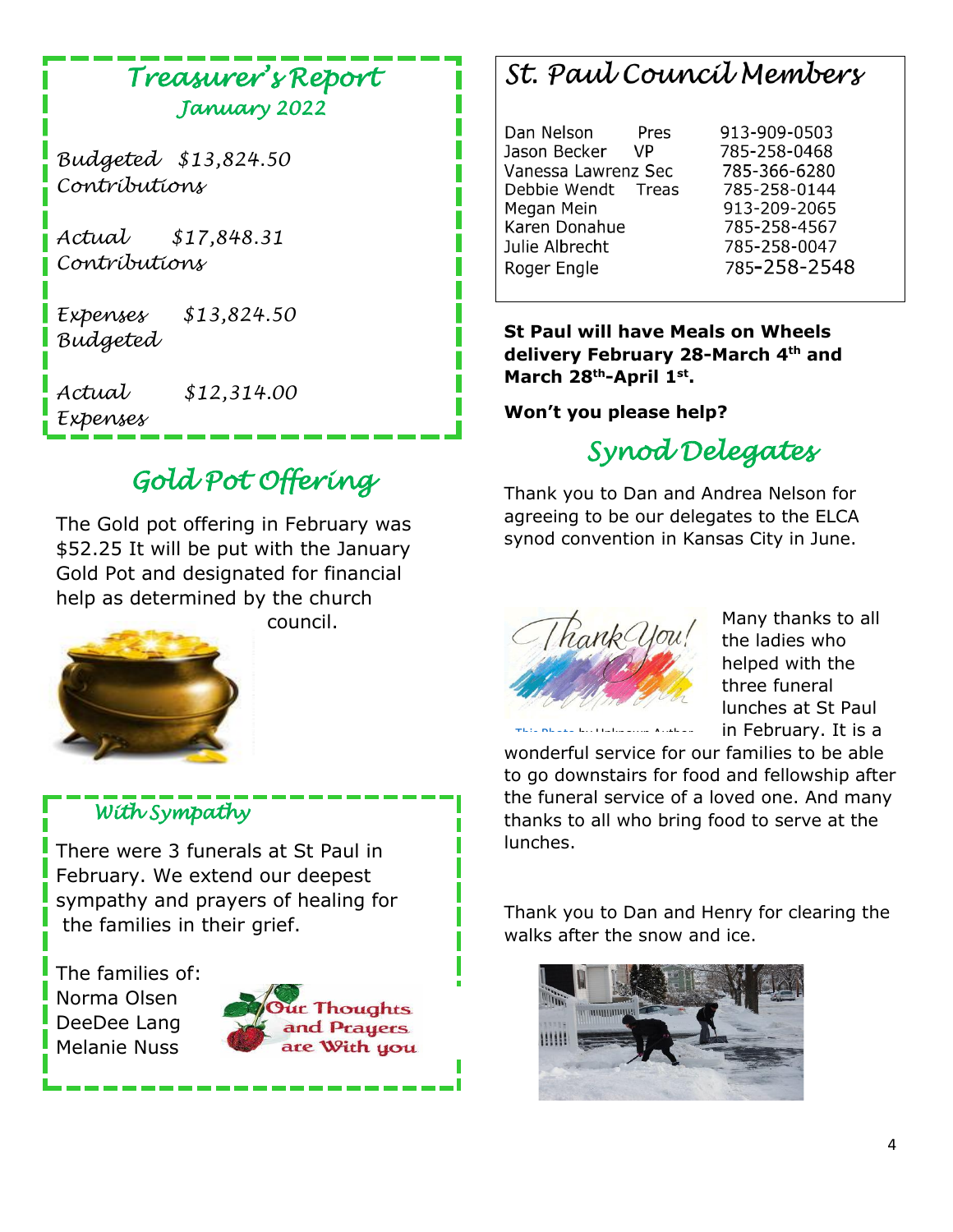

| <b>Mike Carlson</b>       | 1  |
|---------------------------|----|
| <b>Brianna Hill</b>       | 1  |
| <b>Jason Gentz</b>        | 3  |
| <b>Rebecca Beames</b>     | 3  |
| <b>Kailey Castleberry</b> | 4  |
| <b>Leo Schlesener</b>     | 4  |
| <b>Craig Granzow</b>      | 4  |
| <b>Corkie Dunlap</b>      | 13 |
| <b>Pat Uhlig</b>          | 17 |
| <b>Amelia Friedli</b>     | 17 |
| Naomi Snyder (100)        | 18 |
| <b>Hunter Demanett</b>    | 18 |
| <b>Jami Monnington</b>    | 19 |
| <b>Pat Mills</b>          | 20 |
| <b>Conne Gentz</b>        | 21 |
| <b>Dawn Wilson</b>        | 21 |
| <b>Shannon Granzow</b>    | 22 |
| <b>Angie Becker</b>       | 22 |
| <b>Madden Mein</b>        | 22 |
| <b>Karston Hajek</b>      | 24 |
| <b>Fred Olsen</b>         | 25 |
| <b>Gary Schubert</b>      | 25 |
| <b>Annette Wilcox</b>     | 26 |
|                           |    |



**Brett & Lisa Beye 20 Cary & Mary Anna Granzow 23 Justin & Megan Mein 24**



# *Spring Break*

*Herington Schools will be on Spring Break March 14 th – March 18 th .* 

**Naomi Snyder** will be celebration her 100<sup>th</sup> birthday on March 18<sup>th</sup>. She is currently residing in Hillsboro at Parkside. Cards can be sent to: Naomi Snyder 200 Willow Road Room 410 Hillsboro KS 67063



Richard Idleman of Iserve has agreed to clean the walls of the chancel area of smoke and soot stains. This shows the difference of what it should look like and how it looks now. Work should begin in March- it will be a slow process as the whole chancel area will be cleaned.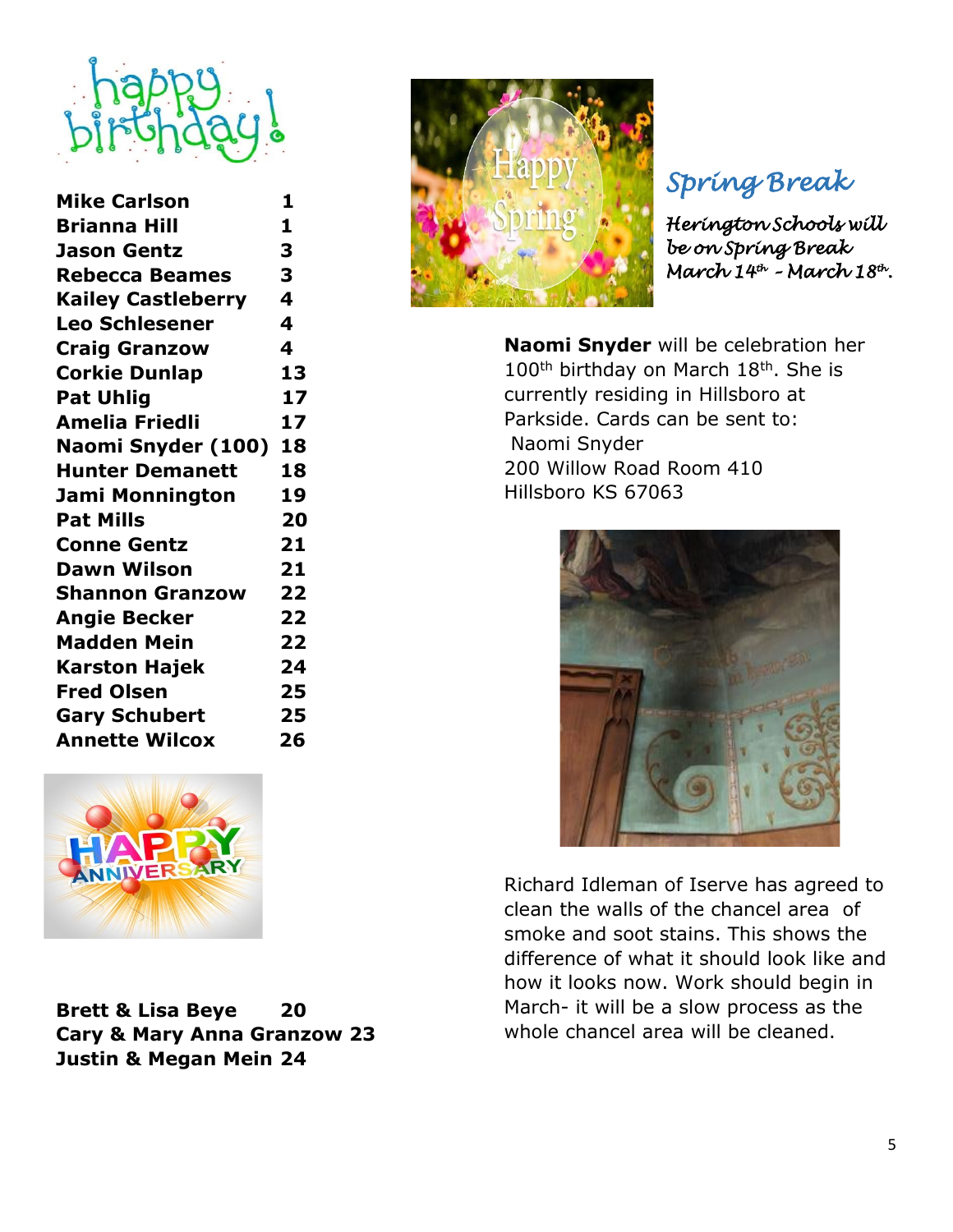

# **MARCH 2021**

| <b>Sunday</b>                                                                                                                                                                         | <b>Monday</b>                                                  | <b>Tuesday</b>                                             | Wednesday                                                                           | <b>Thursday</b>                                                                 | <b>Friday</b>                                                                           | <b>Saturday</b>                           |
|---------------------------------------------------------------------------------------------------------------------------------------------------------------------------------------|----------------------------------------------------------------|------------------------------------------------------------|-------------------------------------------------------------------------------------|---------------------------------------------------------------------------------|-----------------------------------------------------------------------------------------|-------------------------------------------|
|                                                                                                                                                                                       | <b>Worship Services Every Sunday:</b>                          | <b>Hebron</b><br>9:30 a.m.<br><b>St Paul</b><br>11:00 a.m. |                                                                                     |                                                                                 |                                                                                         |                                           |
|                                                                                                                                                                                       | <b>Adult Bible Discussion Sundays at</b>                       | <b>St Paul</b><br>9:30a.m.                                 |                                                                                     |                                                                                 |                                                                                         |                                           |
|                                                                                                                                                                                       | 28<br>Meals on<br>Wheels                                       | $\mathbf{1}$<br>Meals on<br><b>Wheels</b>                  | $\mathbf{z}$<br>Meals on<br>Wheels<br>7.00 Ash<br>Wednesday<br>No choir<br>practice | 3<br>Meals on<br>Wheels                                                         | 4<br>Meals on<br>Wheels                                                                 | 5                                         |
| 6<br>9:45 Sun<br>day School<br>9:30 Hebron<br>worship<br>11:00 St<br>Paul<br>worship                                                                                                  | $\overline{\phantom{a}}$                                       | 8                                                          | 9<br><b>5:30 Choir</b>                                                              | 10                                                                              | 11                                                                                      | 12<br><b>Set clocks</b><br>back<br>1 hour |
| 13<br>9:30 Hebron<br>worship<br>11:00 St<br>Paul<br>worship                                                                                                                           | 14<br>10:00 Altar<br>Guild<br><b>Spring Break</b><br>this week | 15<br><b>Spring Break</b>                                  | 16<br><b>Spring</b><br><b>Break</b><br><b>5:30 Choir</b>                            | 17<br><b>Spring</b><br><b>Break</b><br>2:00<br><b>WELCA at</b><br><b>Hebron</b> | 18<br><b>Spring</b><br><b>Break</b><br>Naomi<br>Snyder<br>100 <sup>th</sup><br>birthday | 19                                        |
| $201st$ day of<br>spring<br>9:45 Sunday<br><b>School</b><br>9:30 Hebron<br>worship<br>11:00 St<br>Paul<br>worship<br><b>Gold Pot</b><br><b>Offering for</b><br>World<br><b>Hunger</b> | 21<br>7:00 Hebron<br>Council                                   | 22<br>7:00 St. Paul<br>Council                             | 23<br>5:30 choir                                                                    | 24                                                                              | 25                                                                                      | 26                                        |
| 27<br>9:30<br><b>Hebron</b><br>11:00 St<br>Paul                                                                                                                                       | 28<br>Meals on<br>Wheels                                       | 29<br><b>Meals on</b><br><b>Wheel</b>                      | 30<br>Meals on<br><b>Wheels</b><br><b>5:30 Choir</b>                                | 31<br>Meals on<br>Wheels                                                        | Meals on<br>Wheels                                                                      |                                           |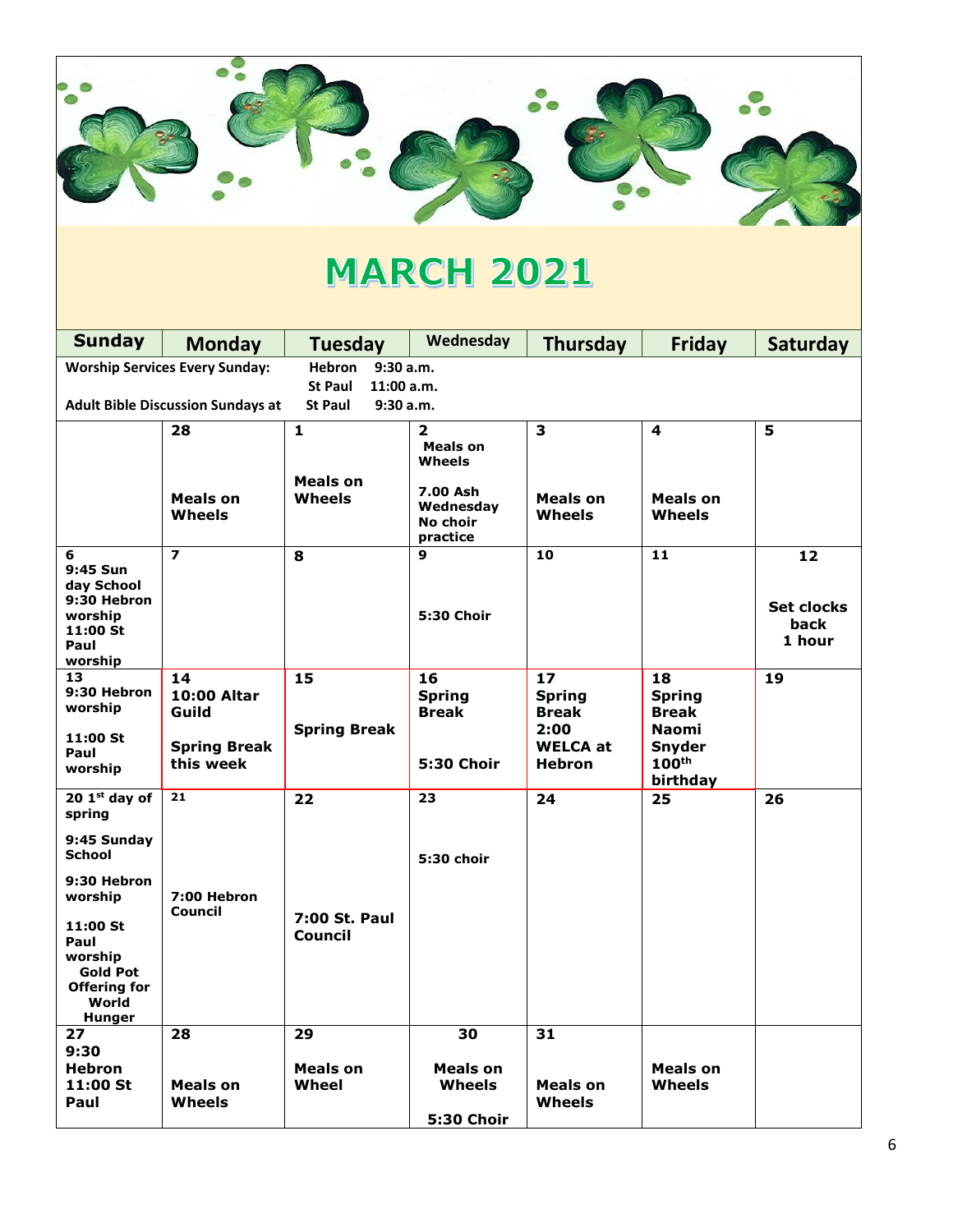# March Servant Schedule 2022

| Wednesday<br><b>Communion</b><br>Dale<br><b>Assistant</b><br>Corkie<br>Dede<br>Andrea<br>Mike<br>Lisa Beye<br>Kleinschmidt<br>Dunlap<br>Patterson<br><b>Nelson</b><br>Carlson<br>Ella Nelson<br>Hadley Friedli<br><b>Acolyte</b><br>Jocelyn<br>Henry<br>Raquel<br>Nelson<br>Lawrenz<br>Lawrenz<br>$\approx$<br>Mike & Deb<br>Henry & Dan<br>Rodney &<br>Jennifer<br><b>Greeters</b><br>Larry and<br>Marcia<br>Wendt<br>Nelson<br>Wilson<br><b>Dallas</b><br>Dawn<br>Mathias<br>Wilson<br>Friedli<br>Shannon<br>Cary & Mary<br>Joyce Loe<br>Craig Wendt<br>Walters<br>Will<br>Mike<br>Anna<br>Bernhardt<br>Corkie<br>Carlson<br>Granzow<br>Dunlap<br><b>Reader</b><br>Marcia<br>Dede<br>Shirley<br>Cindy<br>Ben Meyer<br>Gary<br><b>Mathias</b><br>Schubert<br><b>Roberts</b><br>Patterson<br>Meyer<br>Will<br>Dave & Rita<br>Roger &<br>Cary & Mary<br>Larry &<br>Bernhardt<br>Gehrke<br><b>Dallas</b><br><b>Counters</b><br>Marcia<br>Jayne Engle<br>Anna<br>Mathias<br>Granzow<br>Friedli<br>Mike and<br>Rodney &<br>Leo & Tiff<br>Craig Wendt<br>Debbie<br>Ben & Kristi<br>Schlesener<br>Keith & Julie<br>Dawn<br>Wendt<br>Wilson<br>Albrecht<br>Meyer<br><b>Song Leader</b><br>Dory Olsen<br>Dory Olsen<br>Dory Olsen<br>Ben Meyer<br>Ben Meyer<br><b>Altar Guild</b><br>Ben & Kristi<br>Ben & Kristi<br>Ben & Kristi<br>Ben & Kristi<br>Vance &<br>Vance and<br>Karen<br>Karen<br>Meyer<br>Meyer<br>Meyer<br>Meyer<br>Donahue<br>Donahue<br><b>Sound Crew</b><br>Dale<br><b>Jennifer</b><br>Angie Becker<br>Dale<br>Rodney<br>Leo<br>Wilson<br>Schlesener<br>Diepenbrock<br>Tanner<br>Wilson<br>Diepenbrock<br>Tanner<br><b>Becker</b><br>Tanner<br>Tanner<br>Tanner<br>Tanner | 2021 | March 2       | March 6 | March 13      | March 20      | March 27      | <b>April 3</b> |
|-------------------------------------------------------------------------------------------------------------------------------------------------------------------------------------------------------------------------------------------------------------------------------------------------------------------------------------------------------------------------------------------------------------------------------------------------------------------------------------------------------------------------------------------------------------------------------------------------------------------------------------------------------------------------------------------------------------------------------------------------------------------------------------------------------------------------------------------------------------------------------------------------------------------------------------------------------------------------------------------------------------------------------------------------------------------------------------------------------------------------------------------------------------------------------------------------------------------------------------------------------------------------------------------------------------------------------------------------------------------------------------------------------------------------------------------------------------------------------------------------------------------------------------------------------------------------------------------------------------------------------------------------------------------------------------|------|---------------|---------|---------------|---------------|---------------|----------------|
|                                                                                                                                                                                                                                                                                                                                                                                                                                                                                                                                                                                                                                                                                                                                                                                                                                                                                                                                                                                                                                                                                                                                                                                                                                                                                                                                                                                                                                                                                                                                                                                                                                                                                     |      | <b>Ash</b>    |         |               |               |               |                |
|                                                                                                                                                                                                                                                                                                                                                                                                                                                                                                                                                                                                                                                                                                                                                                                                                                                                                                                                                                                                                                                                                                                                                                                                                                                                                                                                                                                                                                                                                                                                                                                                                                                                                     |      |               |         |               |               |               |                |
|                                                                                                                                                                                                                                                                                                                                                                                                                                                                                                                                                                                                                                                                                                                                                                                                                                                                                                                                                                                                                                                                                                                                                                                                                                                                                                                                                                                                                                                                                                                                                                                                                                                                                     |      |               |         |               |               |               |                |
|                                                                                                                                                                                                                                                                                                                                                                                                                                                                                                                                                                                                                                                                                                                                                                                                                                                                                                                                                                                                                                                                                                                                                                                                                                                                                                                                                                                                                                                                                                                                                                                                                                                                                     |      |               |         |               |               |               |                |
|                                                                                                                                                                                                                                                                                                                                                                                                                                                                                                                                                                                                                                                                                                                                                                                                                                                                                                                                                                                                                                                                                                                                                                                                                                                                                                                                                                                                                                                                                                                                                                                                                                                                                     |      |               |         |               |               |               |                |
|                                                                                                                                                                                                                                                                                                                                                                                                                                                                                                                                                                                                                                                                                                                                                                                                                                                                                                                                                                                                                                                                                                                                                                                                                                                                                                                                                                                                                                                                                                                                                                                                                                                                                     |      |               |         |               |               |               |                |
|                                                                                                                                                                                                                                                                                                                                                                                                                                                                                                                                                                                                                                                                                                                                                                                                                                                                                                                                                                                                                                                                                                                                                                                                                                                                                                                                                                                                                                                                                                                                                                                                                                                                                     |      |               |         |               |               |               |                |
|                                                                                                                                                                                                                                                                                                                                                                                                                                                                                                                                                                                                                                                                                                                                                                                                                                                                                                                                                                                                                                                                                                                                                                                                                                                                                                                                                                                                                                                                                                                                                                                                                                                                                     |      |               |         |               |               |               |                |
|                                                                                                                                                                                                                                                                                                                                                                                                                                                                                                                                                                                                                                                                                                                                                                                                                                                                                                                                                                                                                                                                                                                                                                                                                                                                                                                                                                                                                                                                                                                                                                                                                                                                                     |      |               |         |               |               |               |                |
|                                                                                                                                                                                                                                                                                                                                                                                                                                                                                                                                                                                                                                                                                                                                                                                                                                                                                                                                                                                                                                                                                                                                                                                                                                                                                                                                                                                                                                                                                                                                                                                                                                                                                     |      |               |         |               |               |               |                |
|                                                                                                                                                                                                                                                                                                                                                                                                                                                                                                                                                                                                                                                                                                                                                                                                                                                                                                                                                                                                                                                                                                                                                                                                                                                                                                                                                                                                                                                                                                                                                                                                                                                                                     |      |               |         |               |               |               |                |
|                                                                                                                                                                                                                                                                                                                                                                                                                                                                                                                                                                                                                                                                                                                                                                                                                                                                                                                                                                                                                                                                                                                                                                                                                                                                                                                                                                                                                                                                                                                                                                                                                                                                                     |      |               |         |               |               |               |                |
|                                                                                                                                                                                                                                                                                                                                                                                                                                                                                                                                                                                                                                                                                                                                                                                                                                                                                                                                                                                                                                                                                                                                                                                                                                                                                                                                                                                                                                                                                                                                                                                                                                                                                     |      |               |         |               |               |               |                |
|                                                                                                                                                                                                                                                                                                                                                                                                                                                                                                                                                                                                                                                                                                                                                                                                                                                                                                                                                                                                                                                                                                                                                                                                                                                                                                                                                                                                                                                                                                                                                                                                                                                                                     |      |               |         |               |               |               |                |
|                                                                                                                                                                                                                                                                                                                                                                                                                                                                                                                                                                                                                                                                                                                                                                                                                                                                                                                                                                                                                                                                                                                                                                                                                                                                                                                                                                                                                                                                                                                                                                                                                                                                                     |      |               |         |               |               |               |                |
|                                                                                                                                                                                                                                                                                                                                                                                                                                                                                                                                                                                                                                                                                                                                                                                                                                                                                                                                                                                                                                                                                                                                                                                                                                                                                                                                                                                                                                                                                                                                                                                                                                                                                     |      |               |         |               |               |               |                |
|                                                                                                                                                                                                                                                                                                                                                                                                                                                                                                                                                                                                                                                                                                                                                                                                                                                                                                                                                                                                                                                                                                                                                                                                                                                                                                                                                                                                                                                                                                                                                                                                                                                                                     |      |               |         |               |               |               |                |
|                                                                                                                                                                                                                                                                                                                                                                                                                                                                                                                                                                                                                                                                                                                                                                                                                                                                                                                                                                                                                                                                                                                                                                                                                                                                                                                                                                                                                                                                                                                                                                                                                                                                                     |      |               |         |               |               |               |                |
|                                                                                                                                                                                                                                                                                                                                                                                                                                                                                                                                                                                                                                                                                                                                                                                                                                                                                                                                                                                                                                                                                                                                                                                                                                                                                                                                                                                                                                                                                                                                                                                                                                                                                     |      |               |         |               |               |               |                |
|                                                                                                                                                                                                                                                                                                                                                                                                                                                                                                                                                                                                                                                                                                                                                                                                                                                                                                                                                                                                                                                                                                                                                                                                                                                                                                                                                                                                                                                                                                                                                                                                                                                                                     |      |               |         |               |               |               |                |
|                                                                                                                                                                                                                                                                                                                                                                                                                                                                                                                                                                                                                                                                                                                                                                                                                                                                                                                                                                                                                                                                                                                                                                                                                                                                                                                                                                                                                                                                                                                                                                                                                                                                                     |      |               |         |               |               |               |                |
|                                                                                                                                                                                                                                                                                                                                                                                                                                                                                                                                                                                                                                                                                                                                                                                                                                                                                                                                                                                                                                                                                                                                                                                                                                                                                                                                                                                                                                                                                                                                                                                                                                                                                     |      |               |         |               |               |               |                |
|                                                                                                                                                                                                                                                                                                                                                                                                                                                                                                                                                                                                                                                                                                                                                                                                                                                                                                                                                                                                                                                                                                                                                                                                                                                                                                                                                                                                                                                                                                                                                                                                                                                                                     |      |               |         |               |               |               |                |
|                                                                                                                                                                                                                                                                                                                                                                                                                                                                                                                                                                                                                                                                                                                                                                                                                                                                                                                                                                                                                                                                                                                                                                                                                                                                                                                                                                                                                                                                                                                                                                                                                                                                                     |      |               |         |               |               |               |                |
|                                                                                                                                                                                                                                                                                                                                                                                                                                                                                                                                                                                                                                                                                                                                                                                                                                                                                                                                                                                                                                                                                                                                                                                                                                                                                                                                                                                                                                                                                                                                                                                                                                                                                     |      |               |         |               |               |               |                |
|                                                                                                                                                                                                                                                                                                                                                                                                                                                                                                                                                                                                                                                                                                                                                                                                                                                                                                                                                                                                                                                                                                                                                                                                                                                                                                                                                                                                                                                                                                                                                                                                                                                                                     |      |               |         |               |               |               |                |
|                                                                                                                                                                                                                                                                                                                                                                                                                                                                                                                                                                                                                                                                                                                                                                                                                                                                                                                                                                                                                                                                                                                                                                                                                                                                                                                                                                                                                                                                                                                                                                                                                                                                                     |      |               |         |               |               |               |                |
|                                                                                                                                                                                                                                                                                                                                                                                                                                                                                                                                                                                                                                                                                                                                                                                                                                                                                                                                                                                                                                                                                                                                                                                                                                                                                                                                                                                                                                                                                                                                                                                                                                                                                     |      |               |         |               |               |               |                |
|                                                                                                                                                                                                                                                                                                                                                                                                                                                                                                                                                                                                                                                                                                                                                                                                                                                                                                                                                                                                                                                                                                                                                                                                                                                                                                                                                                                                                                                                                                                                                                                                                                                                                     |      |               |         |               |               |               |                |
|                                                                                                                                                                                                                                                                                                                                                                                                                                                                                                                                                                                                                                                                                                                                                                                                                                                                                                                                                                                                                                                                                                                                                                                                                                                                                                                                                                                                                                                                                                                                                                                                                                                                                     |      |               |         |               |               |               |                |
|                                                                                                                                                                                                                                                                                                                                                                                                                                                                                                                                                                                                                                                                                                                                                                                                                                                                                                                                                                                                                                                                                                                                                                                                                                                                                                                                                                                                                                                                                                                                                                                                                                                                                     |      |               |         |               |               |               |                |
|                                                                                                                                                                                                                                                                                                                                                                                                                                                                                                                                                                                                                                                                                                                                                                                                                                                                                                                                                                                                                                                                                                                                                                                                                                                                                                                                                                                                                                                                                                                                                                                                                                                                                     |      | <b>Becker</b> |         | <b>Becker</b> | <b>Becker</b> | <b>Becker</b> | <b>Becker</b>  |
|                                                                                                                                                                                                                                                                                                                                                                                                                                                                                                                                                                                                                                                                                                                                                                                                                                                                                                                                                                                                                                                                                                                                                                                                                                                                                                                                                                                                                                                                                                                                                                                                                                                                                     |      |               |         |               |               |               |                |

**Notice for Lay Servants:** If you can't serve as scheduled please find someone on the schedule that would trade with you. Then, please call the church office to let Marcia know you have changed and with whom. If you know you are going to be gone a month or more in advance, let Marcia know and she will not schedule you for that time period you are gone. Thanks for keeping me informed.